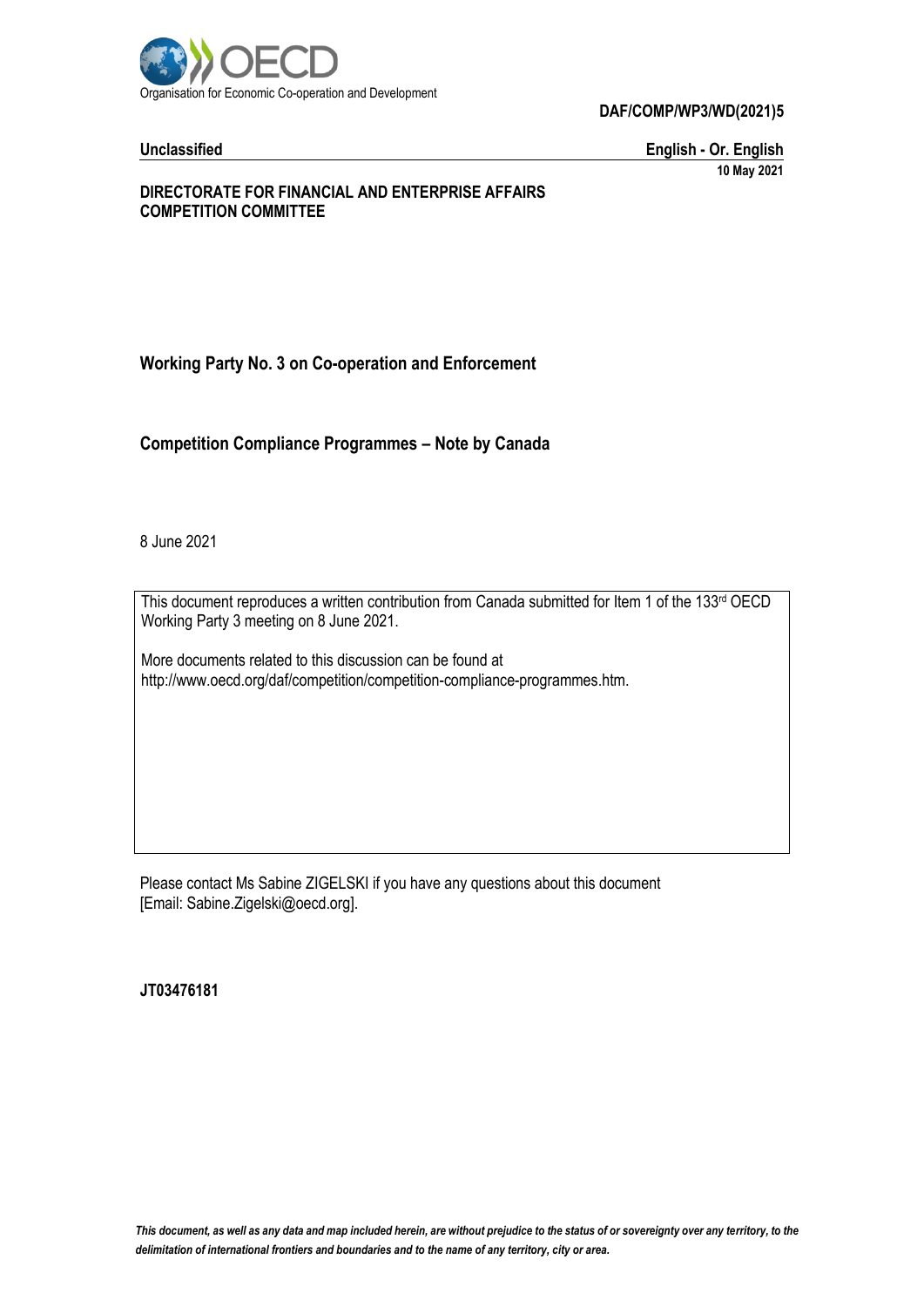# *Canada*

#### **1. Introduction**

1. The Canadian Competition Bureau ("CCB") is pleased to provide this submission to the Roundtable entitled "Competition Compliance Programmes". The CCB has long been a supporter of proactive competition law compliance measures by businesses. Since 1997, it has published some form of public guidance for the business and legal community on its approach to compliance programmes. This guidance has evolved to reflect updated enforcement policy positions and to keep pace with commercial and legal realities.

2. In 2015, the CCB released the current iteration of its *[Bulletin on Corporate](https://www.competitionbureau.gc.ca/eic/site/cb-bc.nsf/eng/03927.html)  [Compliance Programmes](https://www.competitionbureau.gc.ca/eic/site/cb-bc.nsf/eng/03927.html)* ("Bulletin"). This principles-based, flexible guidance is designed to set out the minimum requirements to achieve a credible and effective competition law compliance programme. Among the key revisions to the Bulletin are expanded guidance on how businesses can assess their risks and a new section related to evaluating the effectiveness of an existing programme. The revised guidance also provides concrete examples and sample content for a basic compliance programme in order to help businesses understand how they can implement or strengthen their compliance controls.

3. In 2018, the CCB and the Public Prosecution Service of Canada ("PPSC") published an amended [Leniency Programme](https://www.competitionbureau.gc.ca/eic/site/cb-bc.nsf/eng/04391.html) that included for the first time an explicit credit for a credible and effective compliance programme. Where the CCB is satisfied that a compliance program in place at the time the offence occurred was credible and effective, consistent with the approach set out in the Bulletin, it will treat the compliance program as a mitigating factor when making its recommendation on sentencing to the PPSC. This created a concrete incentive for businesses to implement strong compliance controls following the principles set out in the Bulletin.

# **2. The Bureau's Approach to Compliance**

4. The CCB takes a broad view of compliance, especially in light of accelerating digital transformation and the associated competition law risks that have emerged for businesses that operate in rapidly changing markets. Indeed, the 2015 revisions to the Bulletin reframed the introduction to indicate up-front that the Bureau "encourages businesses to craft programs that reflect their specific circumstances." In the revised section of the Bulletin on risk assessment, the Bureau explicitly advises businesses that they "must be cognisant that risks may change as their business evolves and their compliance programs will need to be sufficiently flexible to allow them to adapt."

5. In the cartels context, this could mean that businesses that develop or use algorithmic pricing models need to train new categories of employees in competition law matters, such as software engineers. It may also mean that these businesses should revise their processes and procedures to ensure that this aspect of pricing is properly monitored for compliance. These are but a few examples of emerging considerations that could be captured by regular risk assessment and programme evaluation processes contained within a broader compliance programme.

6. While the Bulletin always technically applied to the entirety of the competition law regime administered and enforced by the CCB, the content of the bulletin was updated to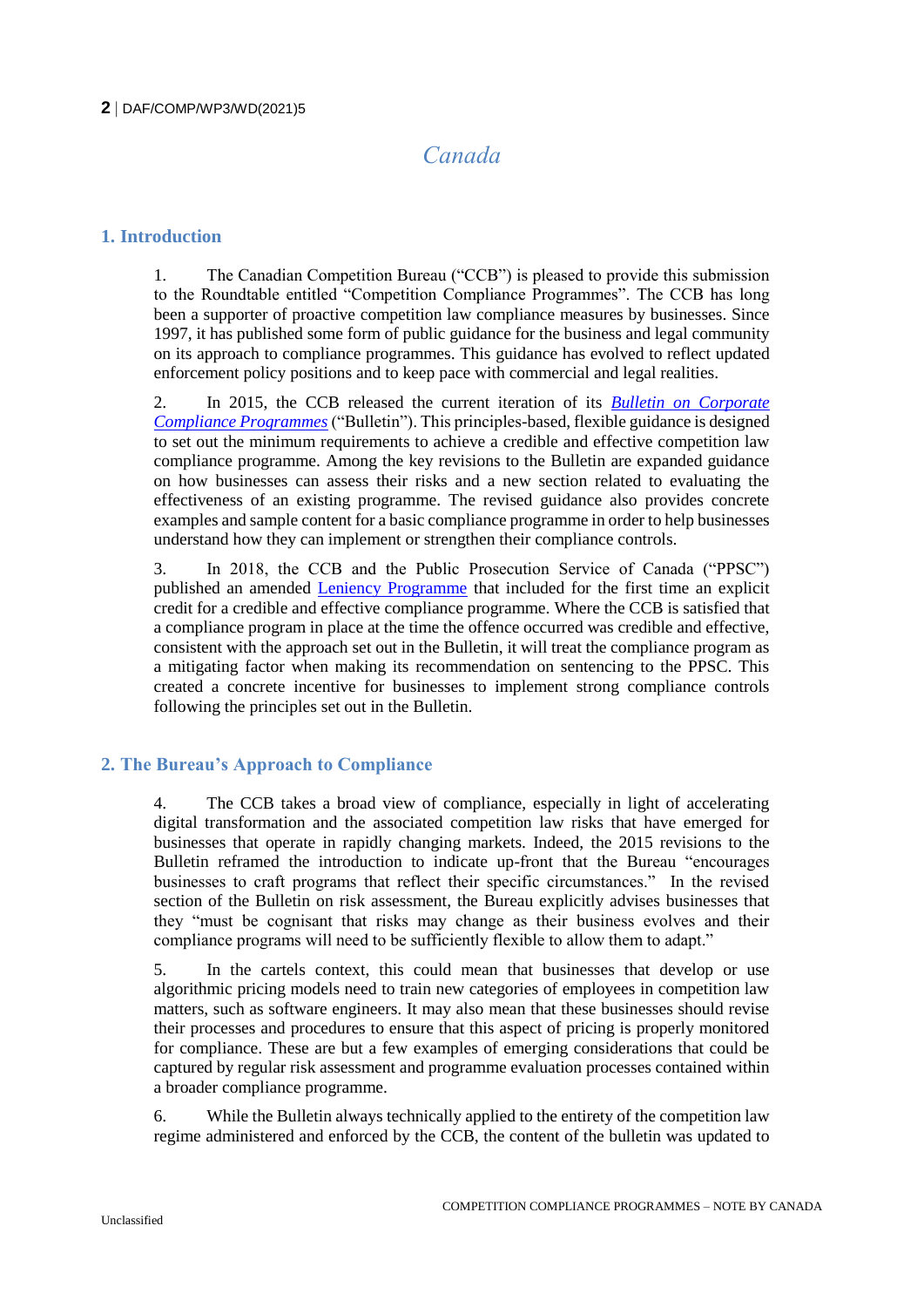more comprehensively cover non-cartel offences.<sup>1</sup> A credible and effective compliance programme may be taken into account by the CCB when considering whether to pursue a matter on a civil or criminal track where both options are available.

7. Admittedly, many businesses may not be exposed to significant legal risk in relation to unilateral conduct if they do not possess market power. However, as dynamic markets shift quickly and some competitors may rapidly "win" a market that is prone to tipping, competition law should be well understood by all market participants. This is particularly relevant in digital markets where competitors may transition from being a startup to a dominant player in a short period of time.

8. The common thread across all areas covered by the CCB's compliance guidance is that businesses should be aware of the laws enforced by the CCB, especially as risks change and emerge more and more rapidly. With flexible guidance and a broad approach, the CCB is well-positioned to promote compliance with competition law and empower businesses with the information they need to understand the rules and mitigate their risks.

## **3. Promoting Compliance through Agile Advocacy**

9. In 2019-2020, the CCB conducted [public opinion research](https://epe.lac-bac.gc.ca/100/200/301/pwgsc-tpsgc/por-ef/innovation_science_economic_development_canada/2021/006-19-e/report.pdf) ("POR") to learn more about the level of awareness and understanding consumers, businesses and policy makers and regulators have about its activities. The POR included focus groups and surveys with 1,500 participants across Canada and allowed the CCB to assess the impact of its work on their behaviours. The POR showed that although stakeholders have limited awareness and understanding of our organization and activities, some of their decisions have been informed by our promotion and advocacy work, particularly our online publications.

10. The POR results identified gaps and opportunities for the CCB's compliance promotion activities. The results showed that small and medium-sized enterprises ("SMEs") had a low level of awareness of the Bureau's work and of the competition laws that applied to them. These are the types of businesses that do not generally have dedicated in-house or external competition counsel. When presented with the CCB's online resources, SME interviewees generally found them helpful. Given that these resources may in some cases be the primary or only source of information for SMEs about competition laws and their obligations, they are particularly important in promoting compliance.

11. At the same time, the COVID-19 pandemic caused a fundamental shift from inperson outreach to virtual engagement across all sectors of the economy. Virtually all inperson events that normally present an opportunity to engage in outreach were cancelled, postponed or shifted to a virtual platform. As well, training and meetings that would have otherwise been held in person were cancelled or shifted online.

12. The CCB determined that further online resources were necessary in order to effectively engage with Canadians, especially audiences such as SMEs where there was an identified gap in awareness about competition law. In order to amplify the reach of its resources, the CCB sought to collaborate with organizations that support businesses, such as chambers of commerce, accelerators and incubators, and trade associations.

 $1$  The content of this submission is limited to the CCB's jurisdiction as it relates to competition matters. However, the CCB enforces and administers legislative provisions related to deceptive marketing and labelling, and the Bulletin also applies to these provisions.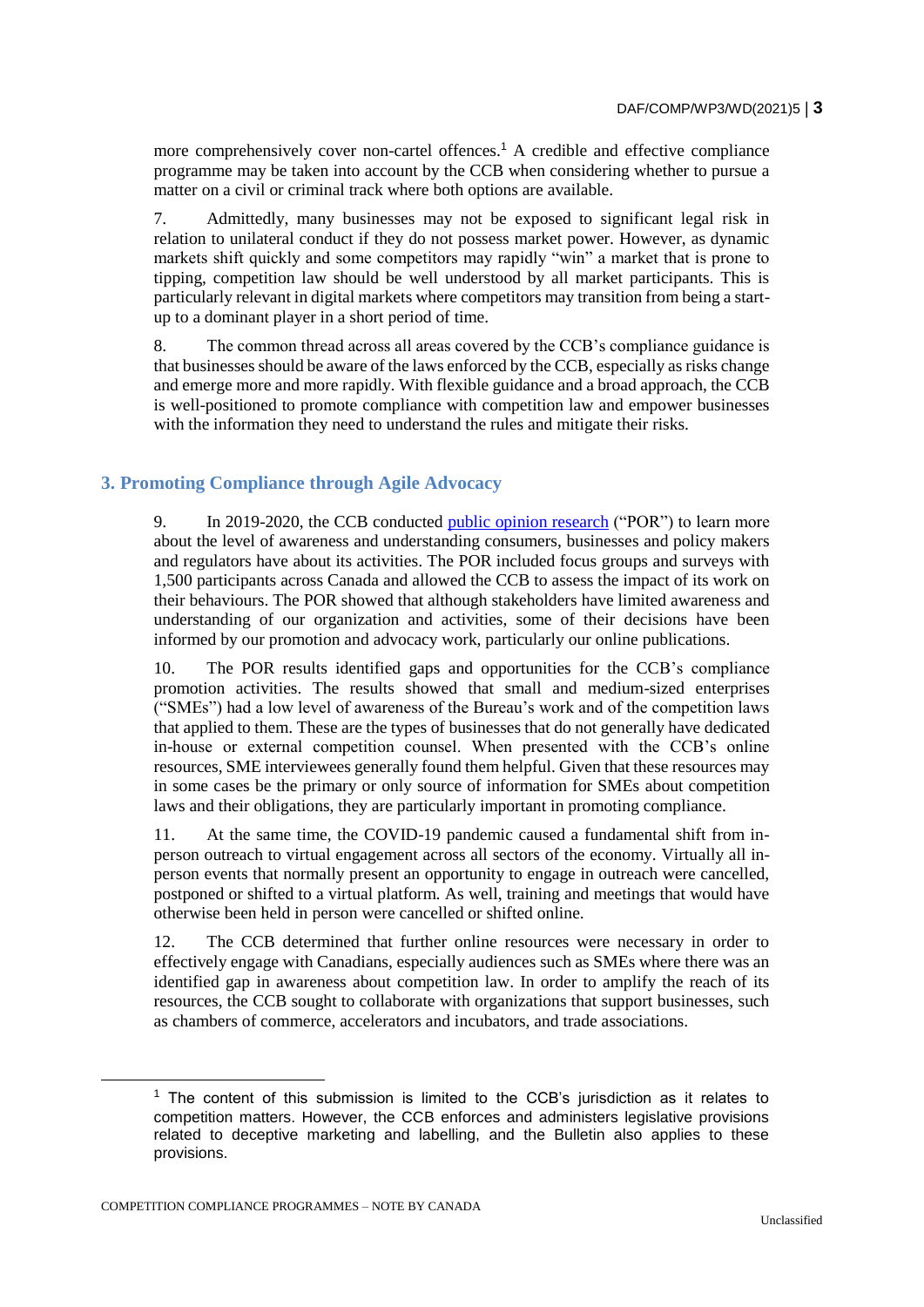13. One such collaboration pre-dated the pandemic and the final POR results. It demonstrated the potential of adopting innovative approaches to awareness-building outreach. In fall 2019, the CCB participated in a [general podcast on competition matters](https://lumiq.luminari.co/episodes/2Q79xT9eZoXTF2ZY4wx4) for a virtual professional development platform for Canadian certified accountants, who are well-positioned to spot potential competition infringements within a business. The podcast was accessed or bookmarked by over a thousand individuals in the months following its release. By leveraging annual training requirements for the accounting profession and the ease of access of a virtual platform, the CCB's key messages reached a wider audience than traditional in-person events typically do. This laid the groundwork for using podcasts to deliver awareness-building information, and the CCB is in the process of developing further podcast content for SMEs, especially those in the digital economy.

14. The CCB also developed stronger relationships and provided training to other government departments that provide front-line services to businesses, such as guidance on navigating federal procurement, grants and funding programmes. As the Canadian government announced pandemic-related stimulus spending, the CCB saw the need to enhance its bid-rigging training for procurement officials.<sup>2</sup> In order to support a proactive approach in the new virtual environment, the CCB produced a training video that combined video narration by actual officers with slide content that would normally be presented during in-person training sessions. The CCB then partnered with a non-profit organization that provides training for procurement officials across all levels of government in Canada to distribute the on-demand training video and follow up with a live question and answer session.

15. This proved to be successful as the online, two-phase training strategy attracted more participants than an average in-person training session. The partnership approach also informed the CCB's business-facing compliance promotion initiatives. For example, the CCB delivered a virtual training roadshow to teams of advisors in other federal agencies that provide support to SMEs, many of which are active in digital economy markets. The objective of this training was to provide simple, high level information about Canada's competition laws so that these advisors could give more informed advice to their clients and spot and report issues that may warrant further investigation or advocacy.

16. Aside from specific collaboration on virtual events or content delivery, the CCB identified an opportunity to use social media to deliver basic messaging and to promote existing resources. At various times of the year, SMEs are the focus of broader marketing and event campaigns. For example, Small Business Week is an annual Canadian campaign supported by a number of public and private business support organizations. By planning a series of [social media posts](https://twitter.com/CompBureau/status/1319370224446164992?s=20) to coincide with this campaign, the CCB was able to increase engagement with its compliance promotion posts compared to the average level of engagement with its social media activities. In fact, some of these posts were among the CCB's top-performing social media content in 2020.

17. Posts with simple messaging describing the rules enforced by the Bureau were particularly successful, demonstrating that basic awareness-building content is an effective way to attract attention, which can then be directed at more specific existing resources. For example, the awareness-building social media posts also served to promote a [virtual](https://www.competitionbureau.gc.ca/eic/site/cb-bc.nsf/eng/h_04565.html)  [compliance bootcamp series](https://www.competitionbureau.gc.ca/eic/site/cb-bc.nsf/eng/h_04565.html) launched by the CCB in late 2020. While the first edition

<sup>&</sup>lt;sup>2</sup> In parallel, the CCB released a Competition Advocate publication entitled "Competitive [bidding processes in the public sector: Procuring good value for taxpayer money"](https://www.competitionbureau.gc.ca/eic/site/cb-bc.nsf/eng/04575.html) in order to raise public awareness of this topic at an early stage, before all of the stimulus funding was rolled out.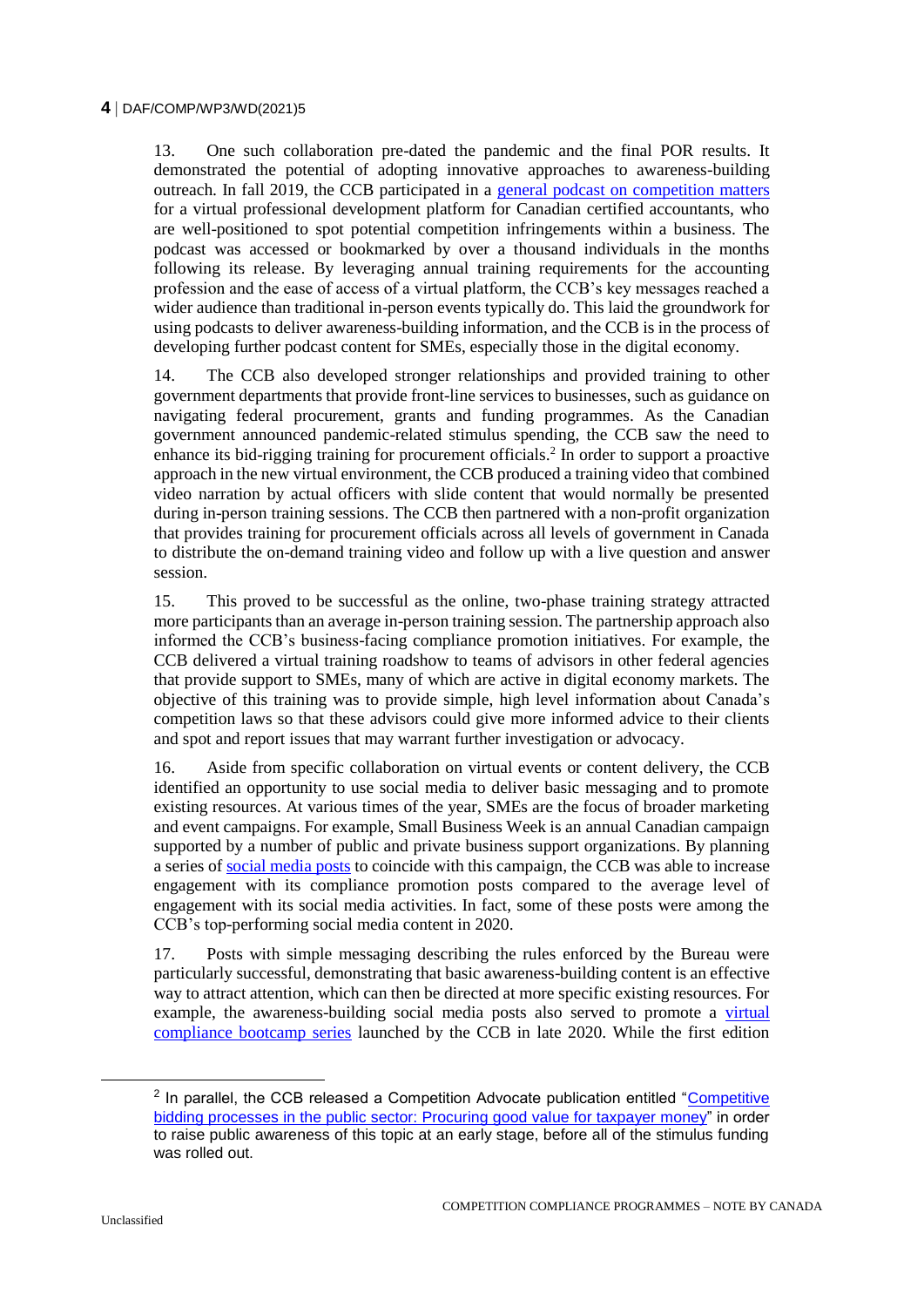related to deceptive marketing practices, forthcoming editions will include plain-language content on business collusion, bid-rigging, and abuse of dominance.

18. The various initiatives undertaken to support the CCB's compliance promotion strategy continue to evolve. POR results have focused efforts on high-level awarenessbuilding activities, supported by plain language content that allows audiences such as SMEs to grasp the basic elements of their compliance obligations. With this foundational knowledge, they are then empowered to understand the more specific, technical guidance that the CCB has long published.

## **4. Supporting Emerging Compliance-Related Research**

19. The CCB has taken steps to integrate Gender-Based Analysis Plus ("GBA+") into its work. GBA+ is an analytical process that assesses systemic inequalities, including how diverse groups of people may experience policies, programs and initiatives. The process aims to help government officials ask questions, challenge assumptions and identify potential impacts of various diversity factors in their work. GBA+ goes beyond gender to include a variety of identity factors, including race, sexual orientation, and disability. Further research and developments in this area will inform the Bureau's approach to enforcement, advocacy and compliance.

20. This work has now reached beyond Canada's borders. Initial results from OECD research show that gender may influence regulatory compliance and that men and women appear to react differently to whistleblower programmes. In addition, this research suggests that women's presence in corporate governance structures such as boards of directors may make a business less likely to engage in anti-competitive conduct, such as collusion.

21. The CCB and the Government of Canada are supporting further OECD research on the topic of gender inclusive competition policy. Given that early results demonstrate that gender and diversity may have an impact on both compliance processes such as whistleblowing programmes and the propensity of a business to engage in anti-competitive behaviour, the additional research projects under way will be of interest to competition authorities as they critically assess their guidance, and to businesses as they assess their risks and evaluate their own compliance protocols.

22. The CCB has taken some preliminary steps to target compliance advocacy and promotion activities with gender, diversity and inclusiveness principles in mind. For example, the CCB is undertaking targeted outreach to chambers of commerce and business support organizations that focus on LGBT+, minority and other under-represented, equityseeking entrepreneurs and business owners. The CCB has also translated [certain](https://www.competitionbureau.gc.ca/eic/site/cb-bc.nsf/eng/04333.html)  [educational resources](https://www.competitionbureau.gc.ca/eic/site/cb-bc.nsf/eng/04333.html) into languages that will make content more accessible to significant and growing populations of newcomers to Canada, such as Spanish, Chinese, Punjabi, Arabic and Tagalog.

#### **5. Conclusion**

23. Compliance promotion and advocacy are an important part of the CCB's [strategic](https://www.competitionbureau.gc.ca/eic/site/cb-bc.nsf/eng/04513.html)  [vision.](https://www.competitionbureau.gc.ca/eic/site/cb-bc.nsf/eng/04513.html) In light of POR results that revealed a lack of awareness among SMEs of competition laws, outreach efforts are more important than ever. In addition, resources are increasingly consumed virtually and the CCB is taking steps to adapt its promotion and outreach to this evolving reality.